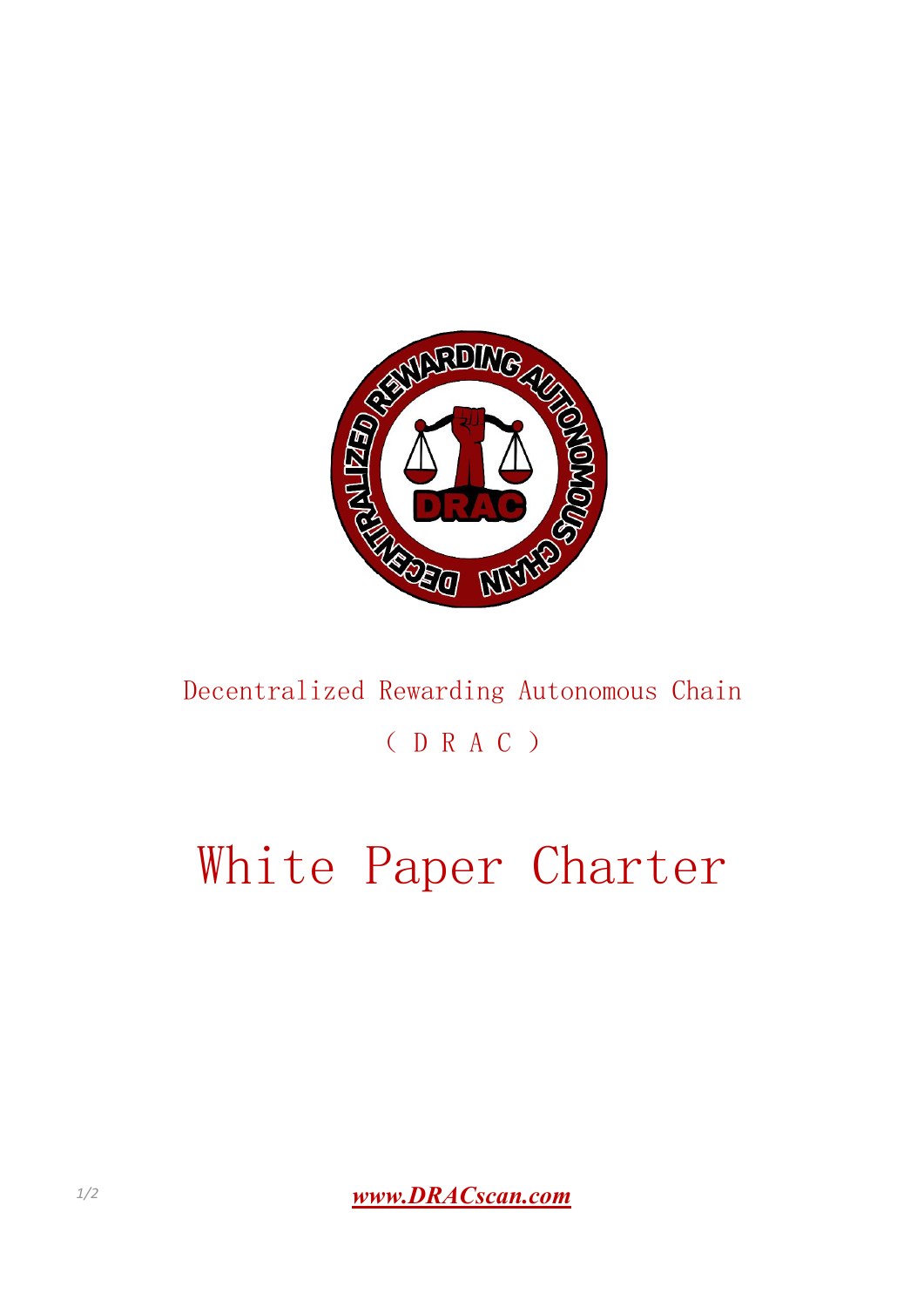## Catalogue

- 1: What is centralization? What is unreasonable centralization?
- 2: What is decentralization and what needs to be solved?

3: The biggest enemy of decentralization at this stage is collectivism first and individualism second

4: Human society has been developing in the direction of decentralization and weak centralization

5: What needs to be resolved on the road to decentralization is human consciousness and consensus

- 6: We only admit that the underlying logic of distributed accounting is decentralized
- 7: The current chain and consensus mechanisms such as POW and POA are not decentralized
- 8: What is DRAC? What to fix?
- 9: DRAC's consensus mechanism POEW
- 10: Equal rights and distribution according to work do not conflict
- 11: The truth in the hands of a few does not equal equality, but equals the regression of mankind
- 12: Why remove blockchain anonymity?
- 13: What needs to be solved for PIZA wallet to eliminate anonymity?
- 14: LBA (Living Biometric Authentication) does not equal KYC
- 15: What does the DRAC's living biobank need to address? How to structure?
- 16: What is the logic behind the fact that more than half is correct?
- 17: Why did DRAC choose the faction game as an autonomous method?
- 18: Why does DRAC have a reward mechanism?
- 19: How DRACs work

20: What is the minimum community target, large community computing, compound community computing, cross-community computing, conditional community computing, and whole-community computing

21: Sub-project Half Pizza (DRAC) - Practice Report on Decentralized Reward-based Autonomous Community

- 22: Sub-project Teddy Doge and what role does it play on the DRAC chain?
- 23: DRAC's Token Economic Framework
- 24: DRAC algorithm and security solution
- 25: DRAC transmission
- 26: Node autonomy of DRAC
- 27: Roadmap for DRAC
- 28: Past practical experience and introduction of the DRAC team
- 29: DRAC currently only does three centralized things
- 30: Summary